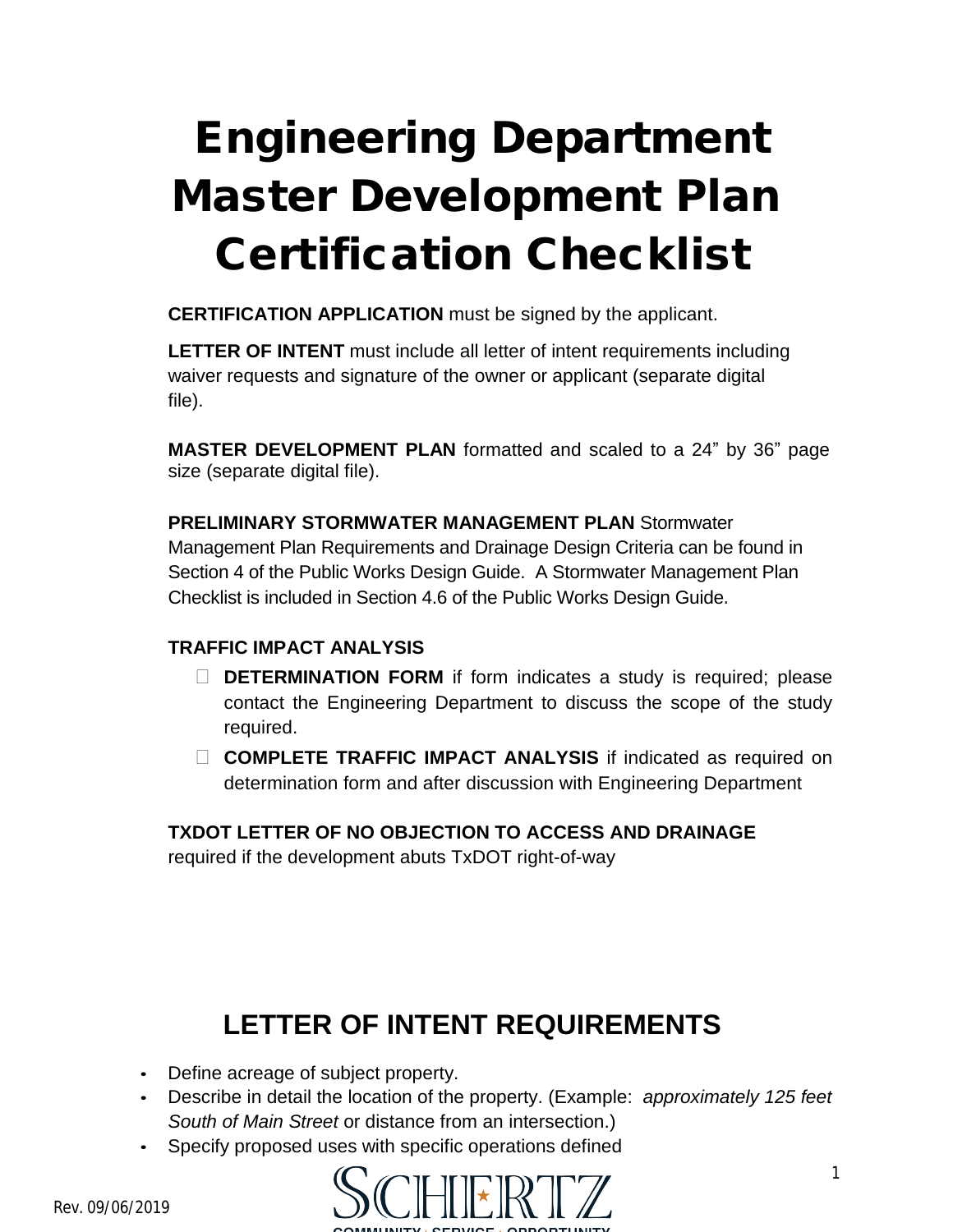- Square footage of proposed building.
- Please specify if the proposed development will be developed in phases.
- If there is going to be more than one use, will each use be operated and maintained by one owner (Example: Church and Daycare/School).
- Special considerations (i.e. requested waivers, or variances)
- Specify zoning district.
- The letter of intent must provide the signature and contact information of the owner or owners authorized agent.

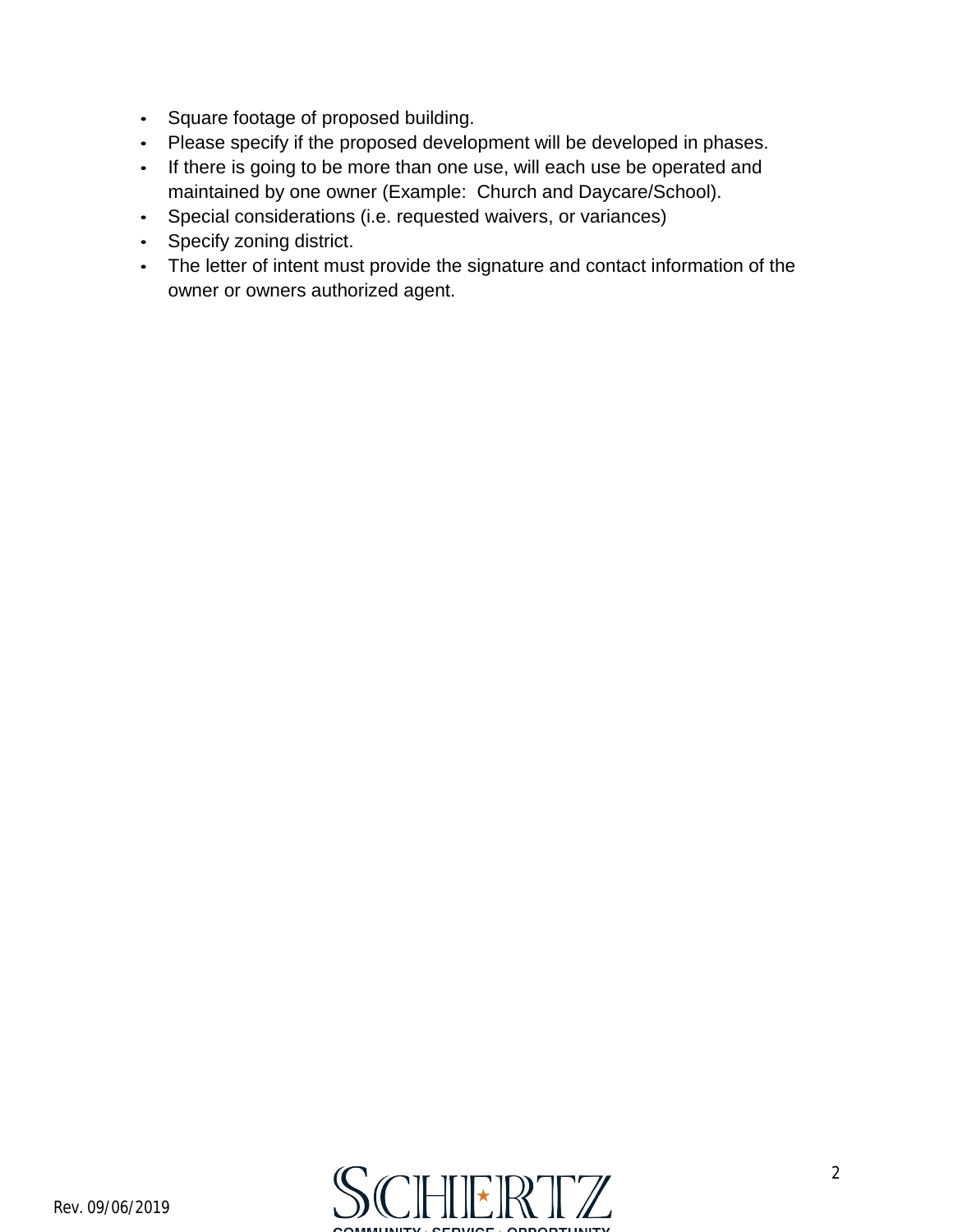### **MASTER DEVELOPMENT PLAN TECHNICAL CHECKLIST**

| <b>Master Development Plan sheet</b>                                                                                                                                                                                                                                                              | <b>Applicant</b> |
|---------------------------------------------------------------------------------------------------------------------------------------------------------------------------------------------------------------------------------------------------------------------------------------------------|------------------|
| Location / Vicinity map with north arrow and scale and showing all City and<br>County limits where applicable                                                                                                                                                                                     |                  |
| Title block located in the lower right hand corner containing the subdivision<br>name, acreage, complete legal description including survey name and<br>abstract number, City, County and preparation date                                                                                        |                  |
| Legend, if abbreviations or symbols are used                                                                                                                                                                                                                                                      |                  |
| Name, address, and phone number of the property owner, surveyor and<br>engineer                                                                                                                                                                                                                   |                  |
| North arrow                                                                                                                                                                                                                                                                                       |                  |
| Graphic and written scale. Scale of $1"=20'$ to $1" = 100"$                                                                                                                                                                                                                                       |                  |
| Property boundaries with bearings and distances which match<br>accompanying legal metes and bounds field notes                                                                                                                                                                                    |                  |
| Provide the existing and proposed topography at five foot (5) contour<br>intervals including drainage channels and creeks                                                                                                                                                                         |                  |
| Lot dimensions including bearings and distances                                                                                                                                                                                                                                                   |                  |
| Provide lot and block numbers for every lot (numbers only)                                                                                                                                                                                                                                        |                  |
| List the total number of buildable lots                                                                                                                                                                                                                                                           |                  |
| Provide existing zoning                                                                                                                                                                                                                                                                           |                  |
| Location of significant manmade features, including railroads, buildings,<br>utilities, or physical features                                                                                                                                                                                      |                  |
| Areas to be dedicated for right-of-way including dimensions, area providing<br>bearings and distances of centerline. Residential subdivisions require a<br>minimum of two (2) points of public access to existing public streets.                                                                 |                  |
| Recording information for any existing easements (water, sanitary sewer,<br>storm drainage, electric, telephone, gas, cable television, fire lanes, etc.)<br>and rights-of-way and all bearing and distance information on proposed<br>easements including easements filed by separate instrument |                  |
| Location of existing and proposed FEMA 100-year floodplain and floodway<br>limits with elevations                                                                                                                                                                                                 |                  |

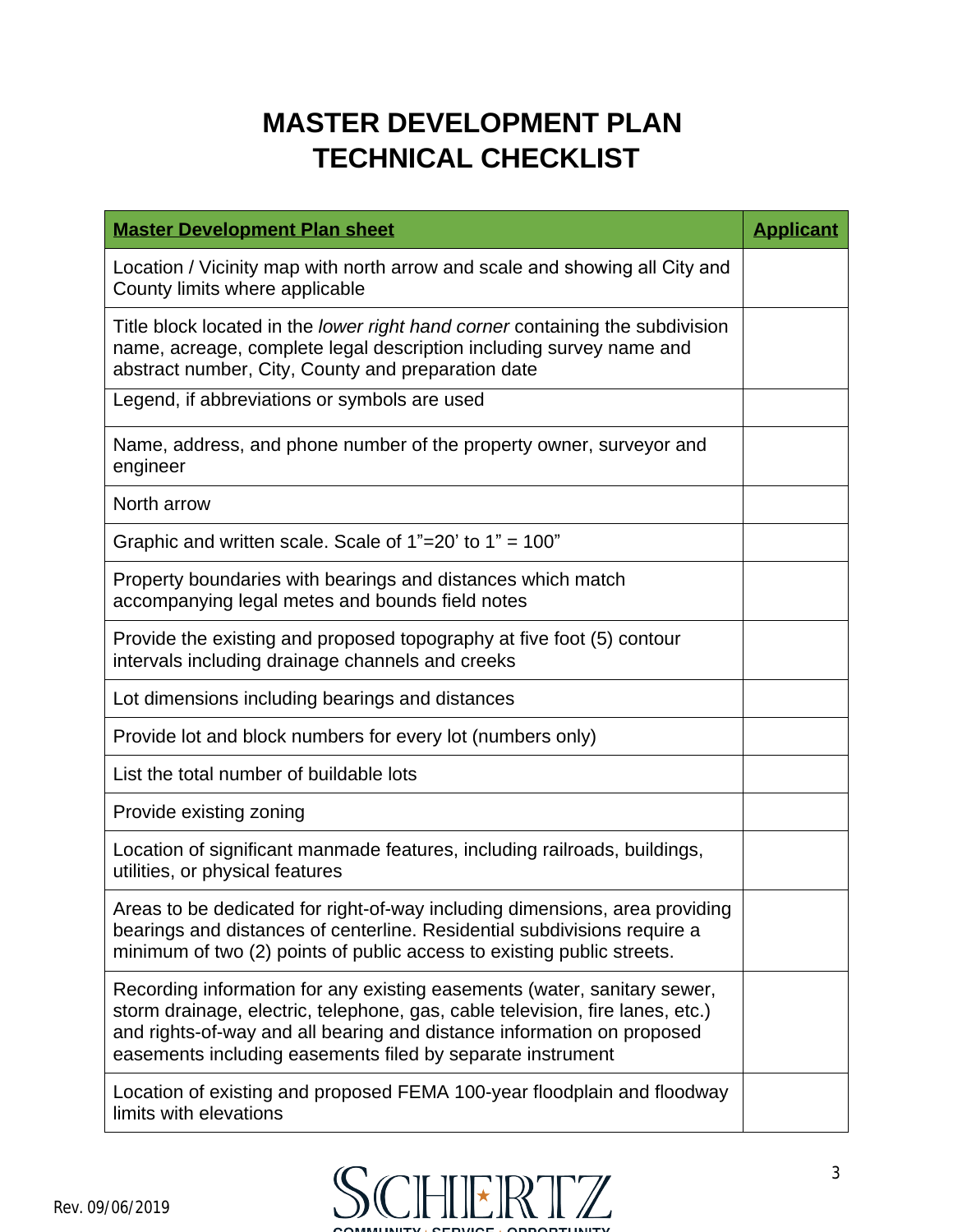| Identify all boundary survey monumentation on the plan. Tie proposed tract<br>to the parent tract monumentation with bearings and distances                                     |  |
|---------------------------------------------------------------------------------------------------------------------------------------------------------------------------------|--|
| Boundary lines and acreage of the land to be dedicated to the City for<br>public parkland                                                                                       |  |
| Boundary lines and acreage of land proposed for private park including<br>note indicating ownership and maintenance responsibility                                              |  |
| Land use, zoning, subdivision name, and recording information for all<br>adjacent properties                                                                                    |  |
| Location of City limits boundary and/or County boundary if they traverse<br>the subdivision, form part of the boundary of the subdivision or are<br>contiguous to such boundary |  |
| Provide the designation of each phase of development and the proposed<br>order of development                                                                                   |  |
| Provide a table indicating the phasing, land uses, zoning, and anticipated<br>dwelling units for each phase                                                                     |  |
| Provide the location and sizes of proposed water, wastewater and storm<br>drainage facilities to serve the development, including the sewer flow<br>arrows.                     |  |
| Show proposed street names                                                                                                                                                      |  |
| Any additional information as requested to clarify the proposed<br>development                                                                                                  |  |